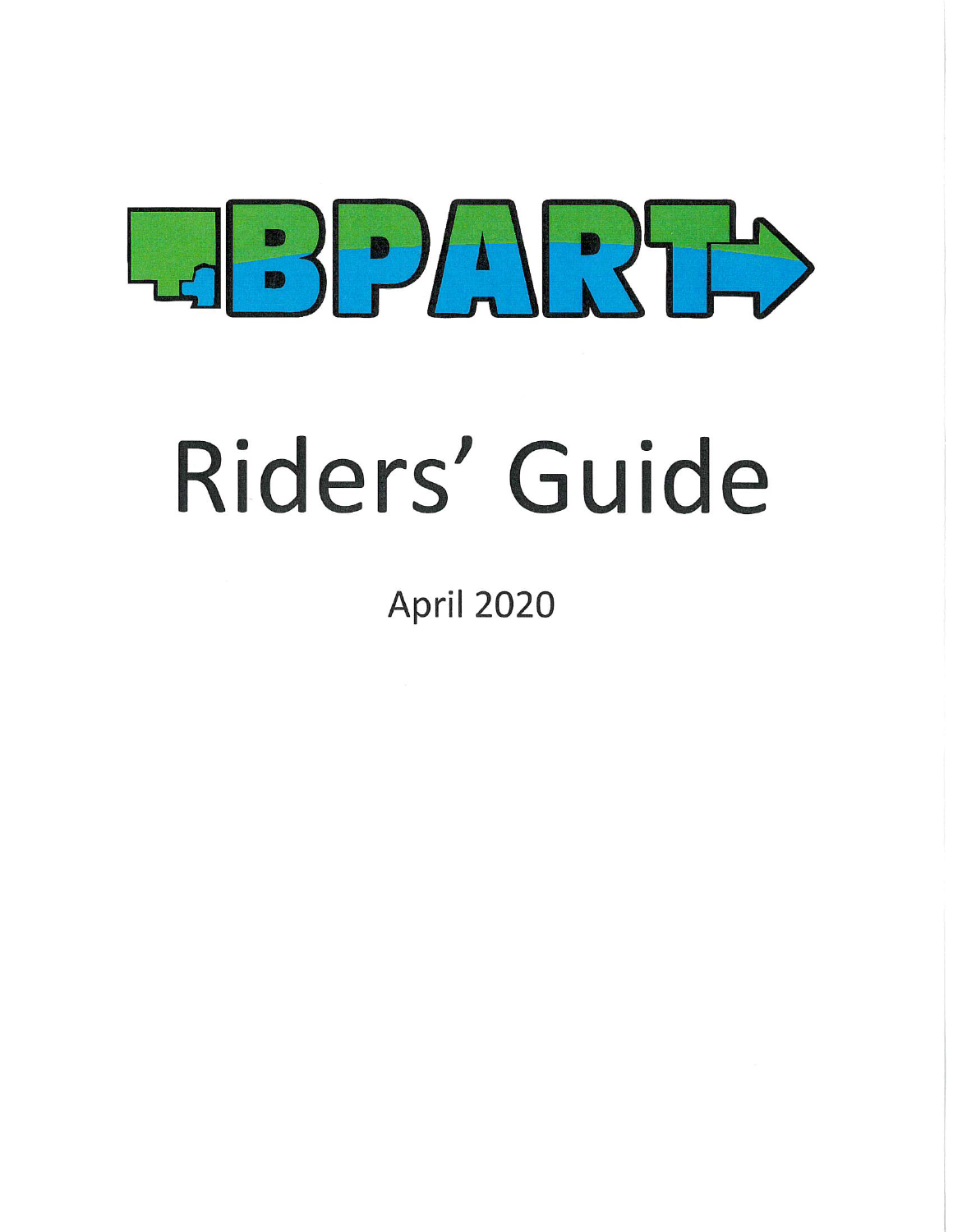#### Welcome

Thank you for riding with Bureau-Putnam Area Rural Transit, otherwise known as BPART, the public transportation service in Bureau and Putnam Counties in north central Illinois. All trips must begin or end in Bureau or Putnam County within BPART operating hours.

Hours of operation are Monday through Saturday from 6:00 a.m. until 9:00 p.m. BPART operates as a demand response service which means that rides must be scheduled through our dispatch center 24 hours in advance. The cut-off for rides is 12:00 p.m., Monday through Friday. All rides must be scheduled through a dispatcher; voice mails, emails or messages through our website or Facebook page are not accepted.

As a rider, you are entitled to:

- o Safe, reliable, and courteous transportation
- o A clean and well-maintained vehicle that meets IDOT safety guidelines
- o A licensed and fully trained driver
- o Compliance with all vehicle and traffic laws and regulations
- o Fair and reasonable transit fares
- o Diligent and timely investigation of complaints

Please review our rider guide and let us know if you have any questions.

#### Thank you for choosing BPART!

#### Hours of Operation

Rides are available Monday through Saturday between the hours of 6:00 a.m. and 9:00 p.m., except these observed holidays:

New Year's Day Memorial Day Independence Day Labor Day Thanksgiving Day Christmas Day

#### Severe Weather Policy

In case of inclement weather, BPART may limit hours of operation, routes available, or cancel services completely. When possible, dispatch personnel will contact riders to cancel. Any changes will also be posted on the BPART Facebook page and website.

Ą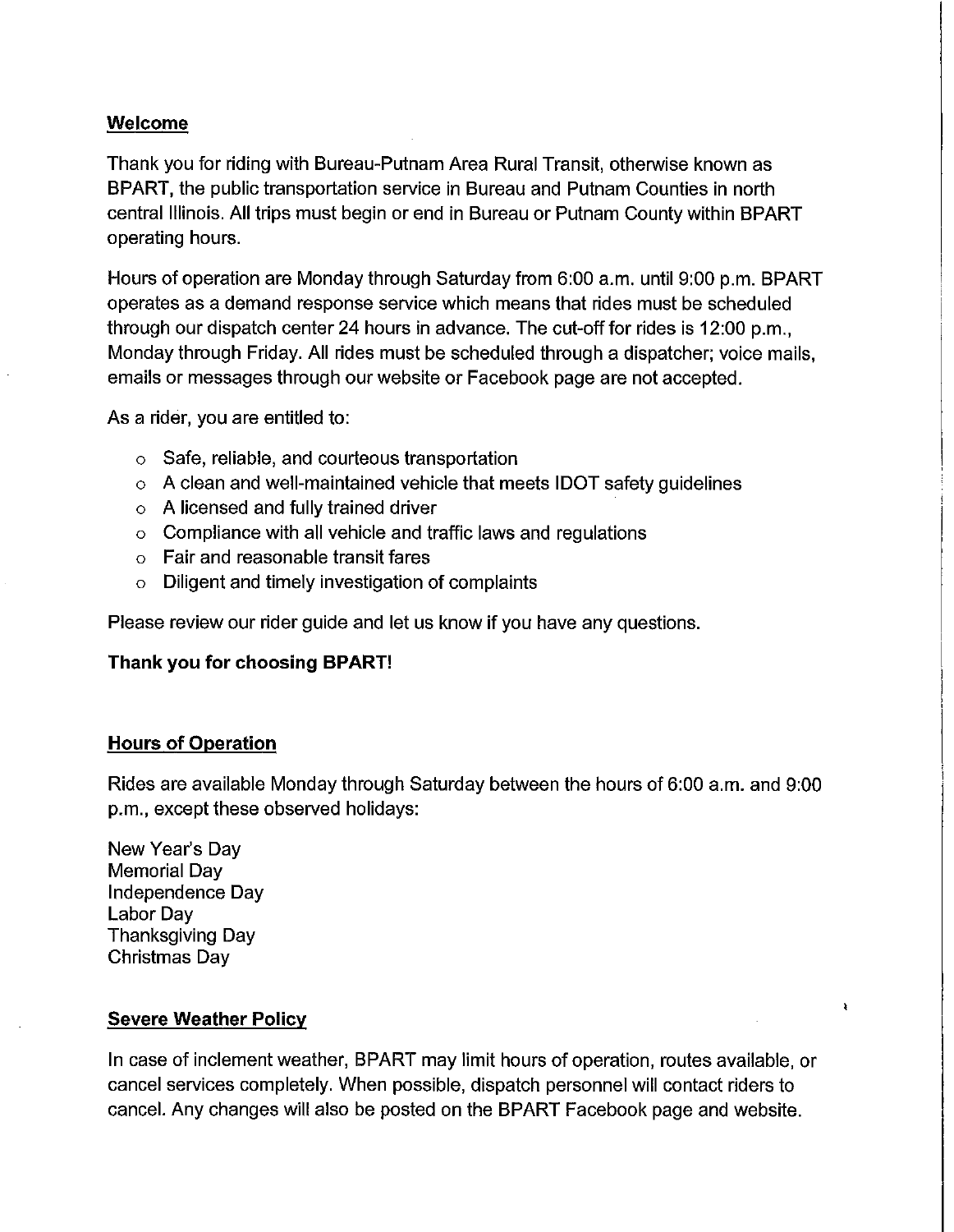Passengers are responsible for snow removal to make their residences accessible for BPART. Drivers are not allowed to assist passengers through snow or ice that has not been shoveled. If a passenger schedules a ride knowing that a path has not been cleared, upon their arrival the driver will consider the trip a "no show."

# Scheduling a Ride

Rides can be scheduled between the hours of 6:00 a.m. and 9:00 p.m., Monday through Saturday. Requests for rides are required 24 hours in advance and before 12:00 p.m. the business day before your ride is needed. When possible, please schedule in advance, especially if your ride is for an out of area trip (i.e. Peoria, Ottawa). Our dispatchers can be reached at (877) 874-8813. Rides are based on space and vehicle availability.

When calling to arrange a ride for yourself or someone else, please be prepared to give the following information:

- $\circ$  Your name and addres
- $\circ$  . Whether this is a single trip or multiple trips neede
- $\circ$   $\,$  Your phone number and an emergency contact number
- $\circ$  Date and time ride neede
- $\circ$  . Address of your destinati
- o If you will have an escort/aide with you
- $\circ$  . Additional information will be requested if your ride is to a medic appointment so we can ensure accurate billing to Medicaid or the appropriate management care organization (MCO).

# Additional Important Information

- o Riders are responsible for maintaining a safe walkway free of snow, ice, or other debris.
- o Drivers are not allowed to enter a rider's residence or destination.
- o Drivers cannot take reservations from riders.
- o Please have the correct fare amount. Drivers do not carry change and cannot accept tips; any amount in excess of the fare amount will be considered a donation.
- o BPART does not provide emergency transportation services. Our drivers are not paramedics. If you are experiencing a medical emergency, please call 911.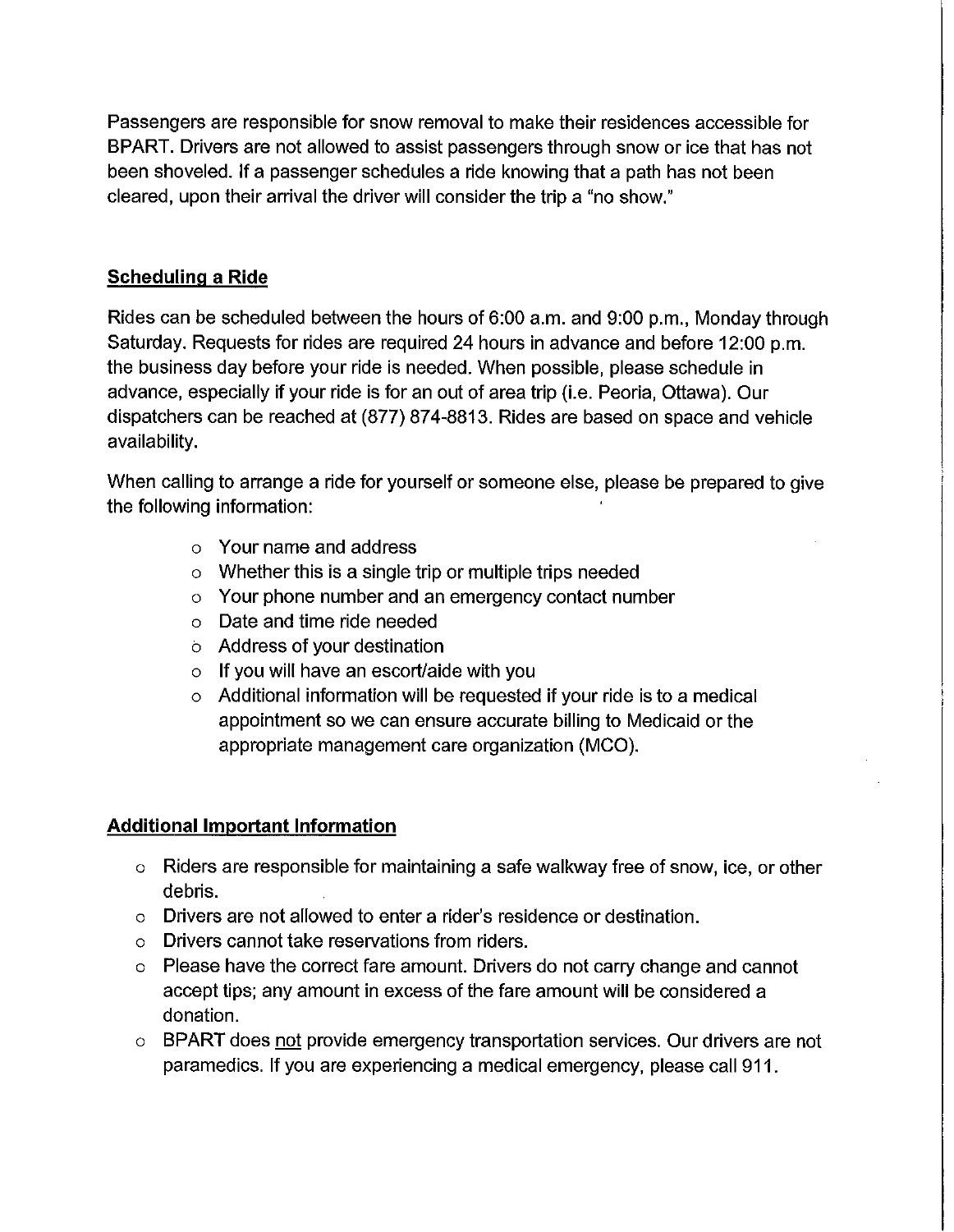o The maximum weight capacity of a liff on most vehicles is 1,000 pounds including the passenger, any mobility aid, medical equipment, or personal items.

# Chaperone/Aide Policy

Aides are required to assist nursing home passengers to and from the vehicle. If an aide is not able to assist on the day of a scheduled ride, the ride will be canceled. Aides are not required to pay a fee to ride. BPART is a curb to curb service. If a rider is not able to enter/exit the vehicle alone, an aide can ride along to assist. An adult chaperone is required for children 12 and younger.

## Service Animals

Service animals are allowed on BPART vehicles in compliance with ADA regulations. A service animal is any animal individually trained to work or perform tasks for an individual with a disability. The service animal must remain under the control of the rider and not present an immediate danger to the driver or riders. If you have a service animal that will accompany you, please let the dispatcher know when scheduling your ride. A driver can ask, "Is this a service animal?" and "What service has this animal been trained to perform?" Comfort animals and pets are not allowed.

## Packages or Carry-Ons

BPART is not responsible for any personal items or packages that are lost or stolen. Items must be secured during transport. Drivers are not responsible for carrying packages for passengers. We ask that you limit bags and other items to a manageable size and number to ensure plenty of room for you and other passengers. Medical oxygen may be transported with a rider but must be secured and cannot be placed in an aisle for safety purposes.

## Rider Guidelines

Please be aware of the following guidelines and general information about BPART.

o Passengers are always required to wear a seat belt unless a letter from a rider's physician states otherwise. A copy of this letter will be maintained on file.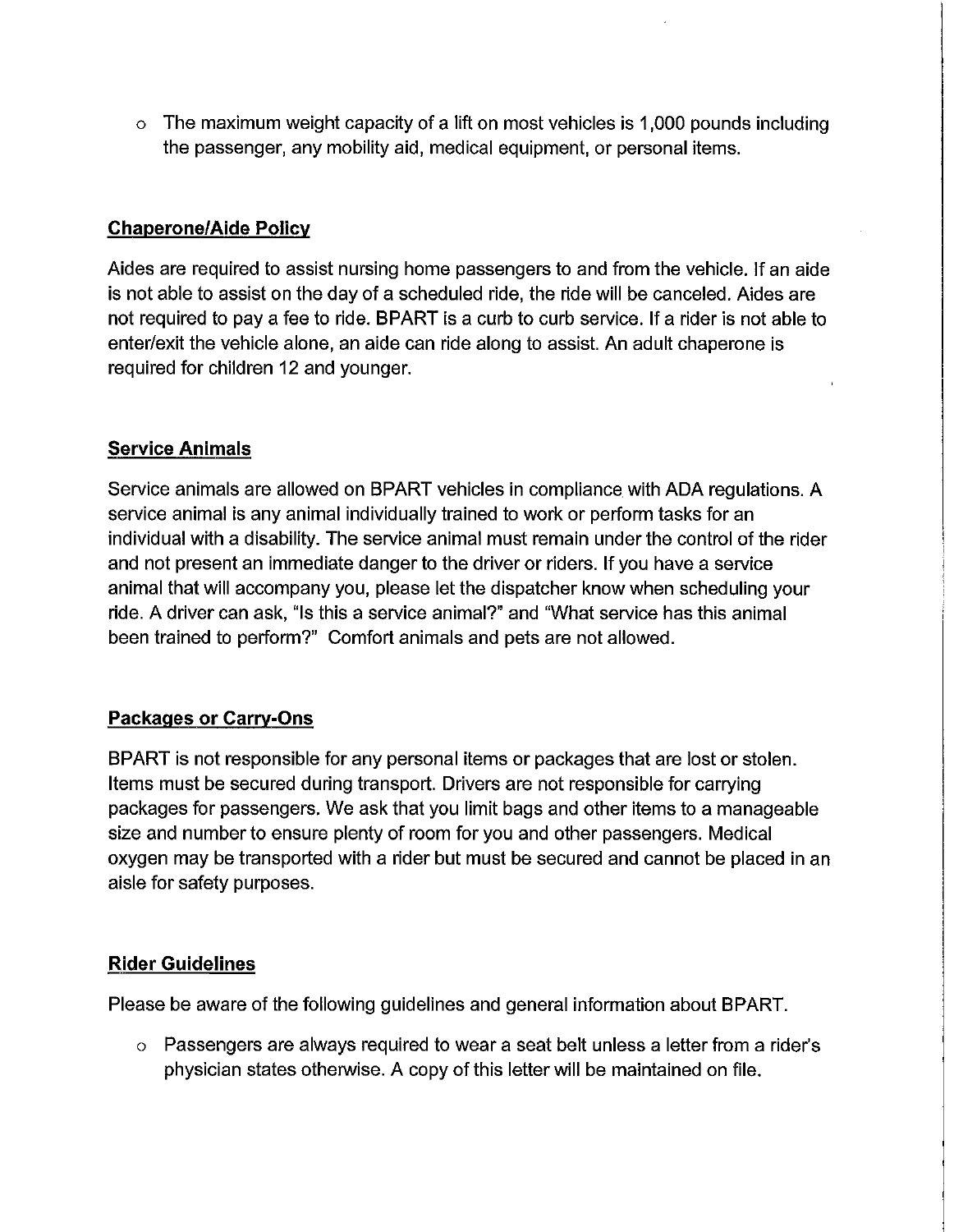- o For liability reasons, seat belts will remain on while the vehicle is in motion and for the duration of the ride. Upon request and permission, a driver may assist a rider in securing a seat belt.
- o By law, safety seats are required for children under the age of 8. Seats must be provided by the parent/guardian.
- o All electric/manual mobility aids are required to be secured by a BPART employee with proper devices.
- o Passengers cannot demand a change in the schedule or request to be picked up first or last. Riders also are not to ask the driver to stop along the way to a scheduled destination.
- o Drivers will only wait for 5 minutes past the scheduled pick-up time for riders to board.
- o Passengers are not allowed to ride for recreational purposes (i.e. sightseeing, visiting with other riders).
- o No rider shall play any radio, etc. unless it is played through an earphone or headset device, so it is inaudible to other passengers and the driver.
- o Riders shall be considerate of all other passengers.
- o No rider shall occupy more than 1 seat.
- o While it is not BPART's objective to enforce personal hygiene standards on the public, any body odor that is deemed to be offensive or causes others to complain or vacate their space will be addressed with the offending individual.

## There is NO:

- o Eating
- $\circ$   $\,$  Drinking (bottled water is allowe
- o Smokii
- o Standii
- o I aking non-prescription drug
- $\circ$   $\,$  Riding under the influence of illegal drugs or alcoh
- $\circ$  . Use of tobacco products (including vaping device
- o Possession of weapons (firearms, knives, etc.)
- $\circ$   $\;$  Transportation of any nazardous substances (gasoline, oil, acids, etc.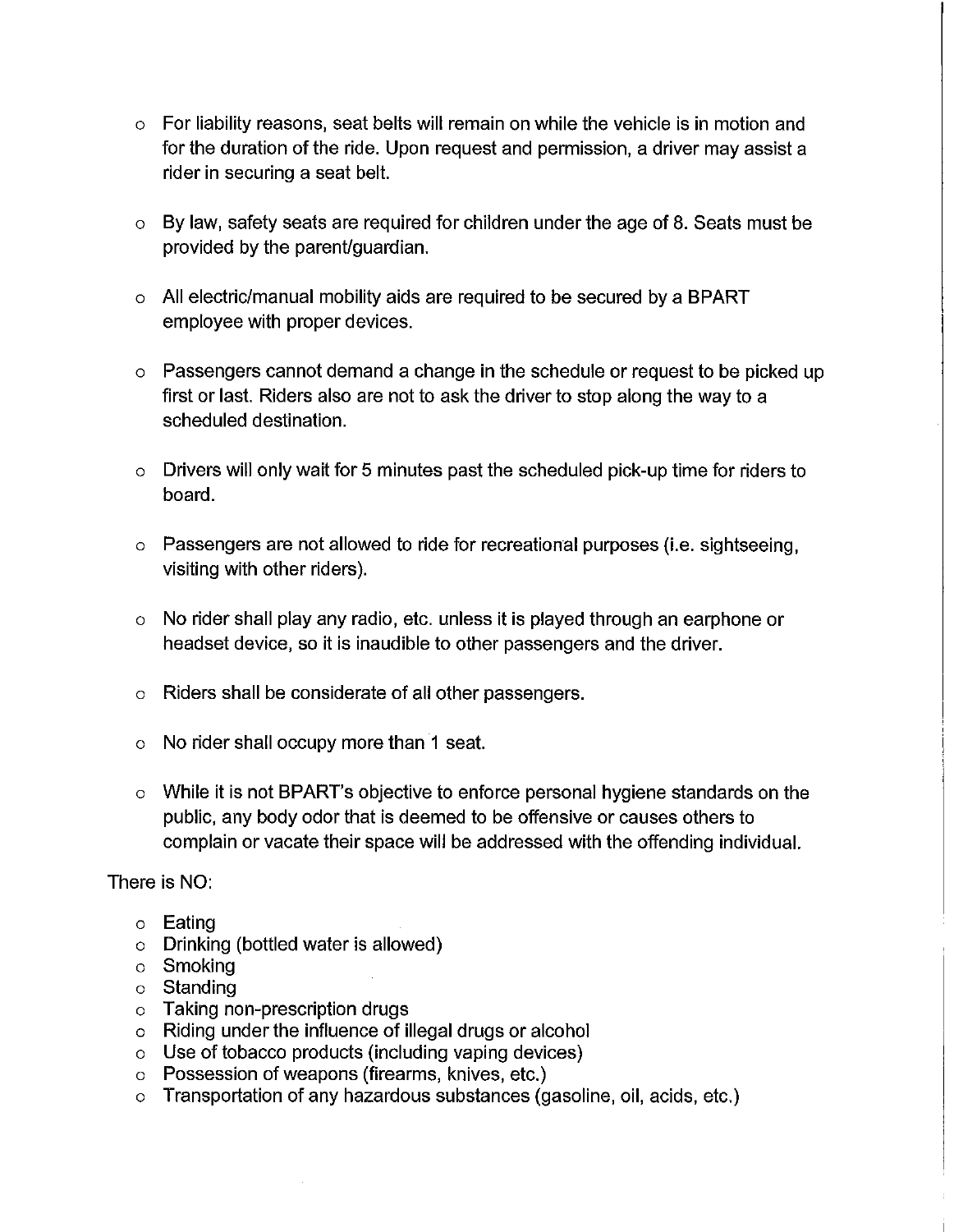- o Improper dress (i.e. no shirt, no shoes)
- o Damaging or defacing vehicles, interior or exterior
- o Removing items from the vehicle not belonging to the rider

#### Incident Reporting

BPART drivers who experience or observe disruptive or illegal behavior will report such incident to the supervisor as soon as possible and will complete an incident report.

BPART may refuse service and/or contact local police for instances when a passenger enqaqes in violence, is a danqer to himself/herself or others, is seriously disruptive or is enqaqed in illegal activities.

#### Mobility Assistance

With respect to the size and weight of a wheelchair, BPART will transport a wheelchair and its user as long as the lift can accommodate the size and weight of both and there is space on the vehicle, consistent with safety requirements according to the liff manufacturer.

For safety and liability purposes, BPART follows these guidelines:

- o Passengers using a wheelchair can transfer to a seat in the vehicle if they request to do so and can transfer with no assistance from the driver.
- o An individual who requires the lift may not be refused the opportunity to unload from the vehicle at any destination unless there is risk of equipment damage or temporary conditions making the unloading unsafe. Only in these situations will the passenger be denied the opportunity to exit the vehicle.
- o Riders must ensure that the ramp and paths from their residence are properly paved and cleared of snow, ice, parked cars, trash, or other obstructions.
- o BPART drivers are not responsible for assisting wheelchair passengers up and down steps.

#### Pick-Up/Return Rides

Riders can expect transportation to arrive 15 minutes before or 15 minutes affer the scheduled pick-up time. The driver is required to wait 5 minutes past the scheduled pick-up time before departing. If a rider does not acknowledge their waiting ride, the driver will leave, and it will be considered a "no show." Please be prompt and help us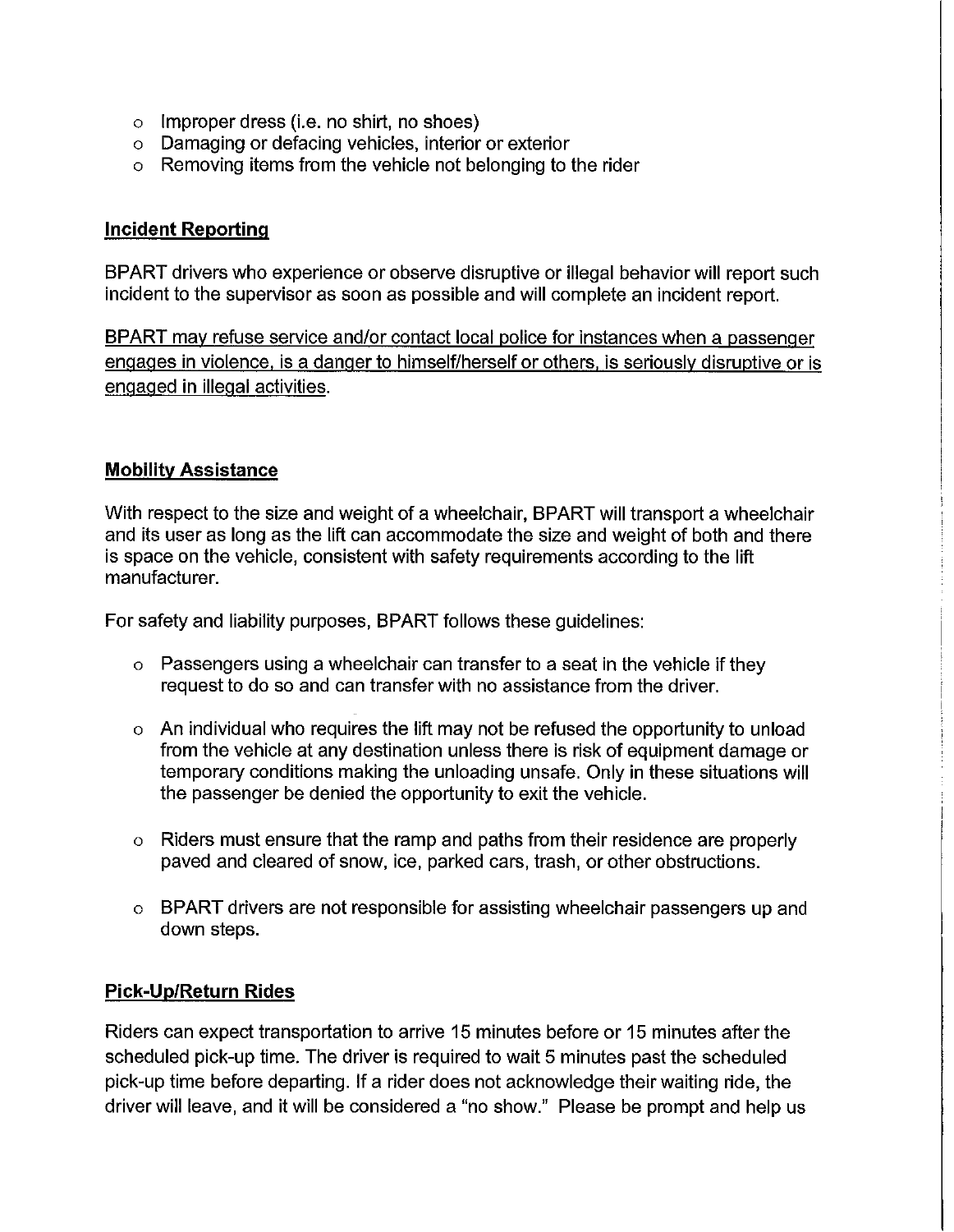stay on schedule. On the day before the scheduled ride, you will receive a recorded message to verify your ride. If you do not receive a call, please contact us at (877) 874- 8813 to confirm.

## **Cancellations**

If your ride is no longer needed, please contact us as soon as possible but at least 1 hour in advance of the scheduled ride. If you do not cancel your ride, you will be considered a "no show." Our dispatch office has voice mail to leave a message before or afier office hours, if needed.

#### No Show Policy

BPART reserves the right to deny rides if a passenger consistently misses scheduled trips. Riders will be billed \$5.00 for the missed trip. If a rider has two no shows in a 30 day period, riding privileges will be suspended for 30 days.

#### Comment and Complaint Procedure

BPART is committed to being responsive to riders' needs. We encourage comments and recommendations. Please address all recommendations and/or complaints as follows:

Director of BPART c/o of Gateway Services **PO Box 535** Princeton, IL 61356 Phone: (877) 874-8813 Ext. 100 Fax: (815) 875-8602

Riders with needs or questions not addressed in this handbook may call (877) 874-8813 between the hours of 6 a.m. and 9 p.m. Monday through Saturday. We will be happy to answer any questions. In the event you are not able to reach us, kindly leave contact information and we will return your call on the next business day.

Upon request, service information is available to the public in alternative formats.

This handbook may be amended at any time.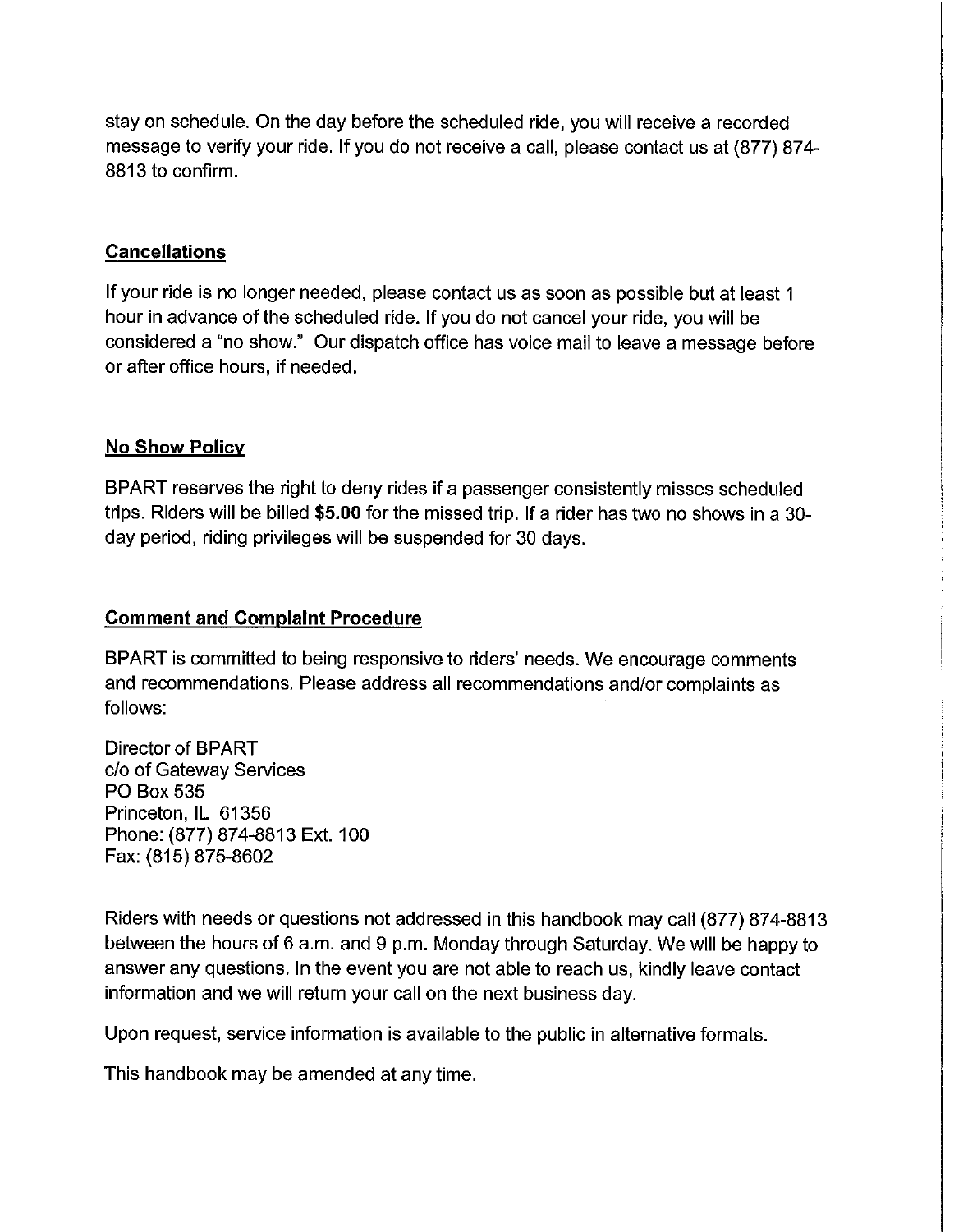#### Fares

The current fare schedule is listed below. All prices are one-way unless otherwise noted.

| In town                                | \$2,50  |
|----------------------------------------|---------|
| In service area                        | \$4.00  |
| Bureau/Putnam County to other counties | \$4.50  |
| <b>IVCC</b> (student rate)             | \$4.00  |
| Peoria and Ottawa                      | \$10.00 |

Peoria trips are the 1<sup>st</sup> and  $3<sup>rd</sup>$  Thursdays of each month. Ottawa trips are the 3rd Monday of each month. Appointments must be made between the hours of 9 a.m. and 12 p.m.

Punch cards are available. Ask dispatch for details.

A suggested donation is recommended at the standard rate for riders age 60 or older.

## Public Notice Regarding Title VI Compliance

BPART hereby gives public notice of its policy to uphold and assure full compliance with Title Vl of the Civil Rights Act of 1964, the Civil Rights Restoration Act of 1987, and all related statutes. Title Vl and related statutes prohibiting discrimination in Federallyassisted programs require that no person in the United States of America shall on the grounds of race, color, or national origin, sex, age, or disability be excluded from the participation in, be denied the benefits of, or be otherwise subjected to, discrimination under any program or activity receiving Federal financial assistance.

Any person who believes they have been aggrieved by an unlawful discretionary practice regarding BPART's programs has the right to file a formal complaint. Any such complaint must be in writing and submitted to BPART's Title VI Coordinator within sixty (60) days following the date of the alleged occurrence. For more information regarding civil rights complaints, please contact:

Director of Transportation Gateway Services 406 S. Gosse Blvd., PO Box 535 Princeton, IL 61356

If this information is needed in another language, please contact us.